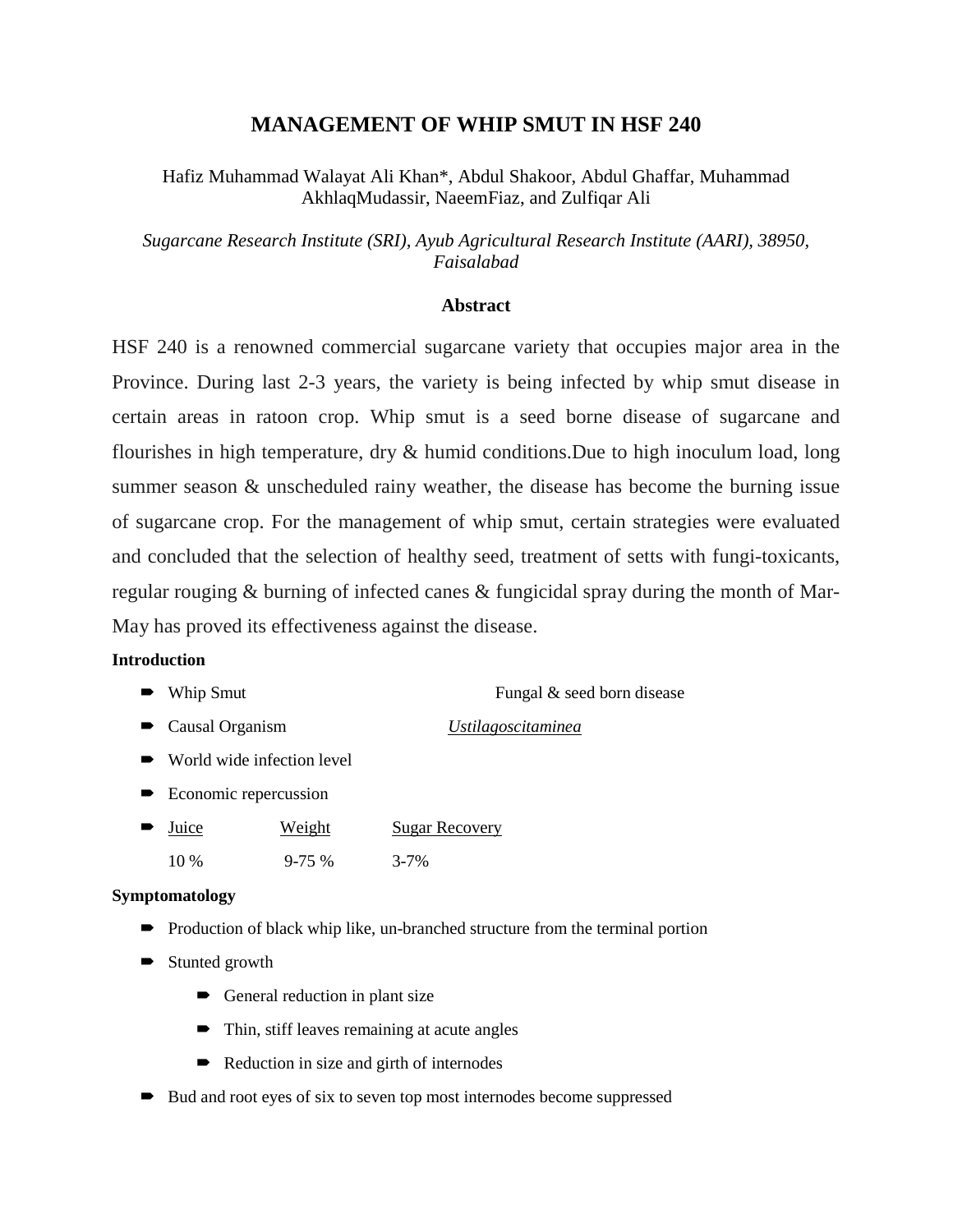• More number of tillers

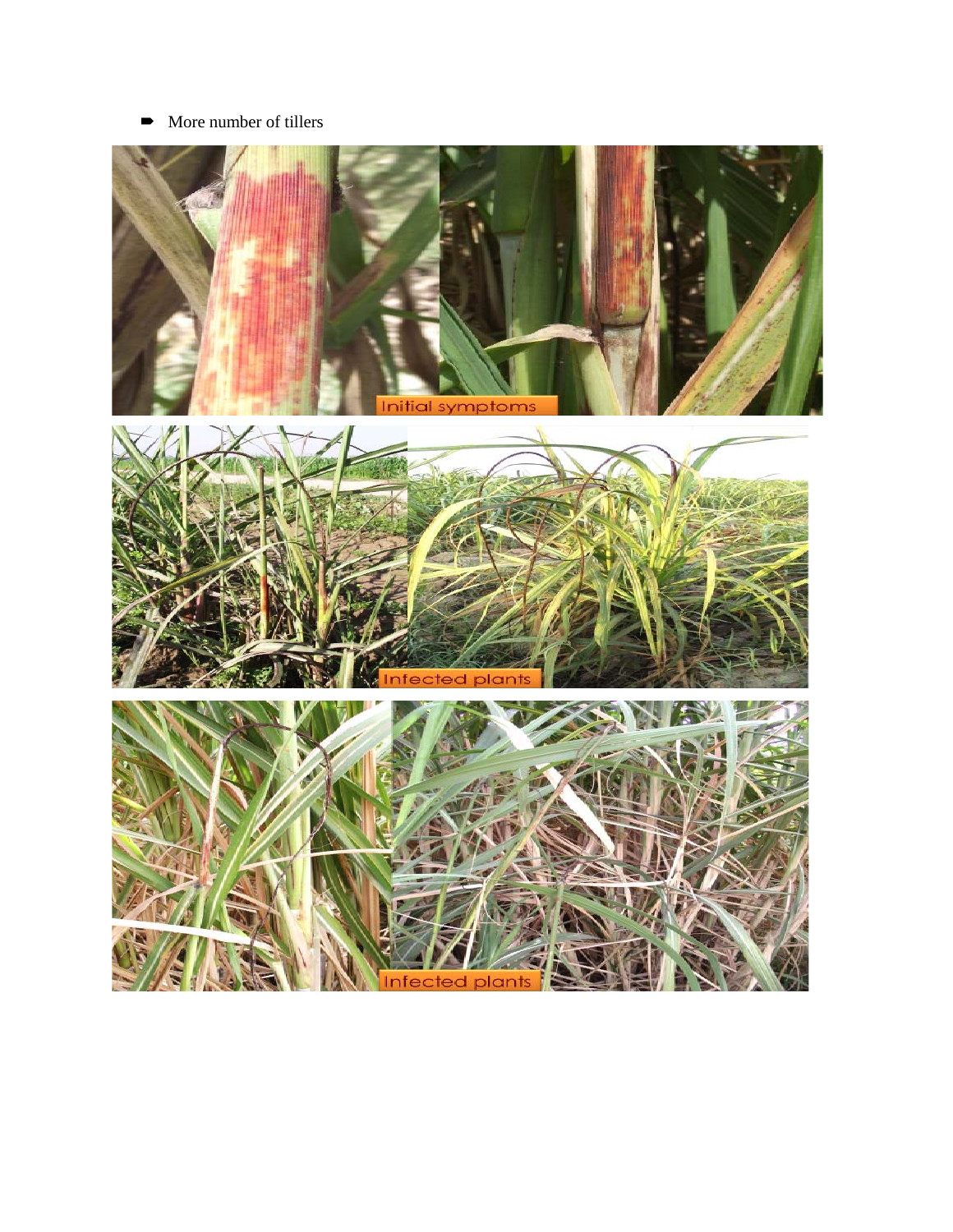

## **Favorable conditions**

- Temperature: 25-30 °C
- **Dry and humid /rainy season**
- Peak period: June to August

# **Background of whip smut infection in HSF 240**

- Parentage of HSF 240 is CP 43-33 having tendency to whip smut infection
- Climatic change
	- Short winter and long summer
	- $\rightarrow$  Unscheduled rains
- Heavy inoculum load of the pathogen
- $\rightarrow$  Viability of teliospores for long time
- Poor management at farmer level

#### **Management**

**Chemical and cultural control measures of the disease**

## **A) Fresh crop**

| Sr.#           | <b>Treatments</b>                         | Control %           |               |
|----------------|-------------------------------------------|---------------------|---------------|
|                |                                           | <b>Healthy Seed</b> | Infected seed |
|                | Bayleton 250 EC @ 1 ml/ L $H_2O$          | 98                  | 90            |
| 2              | Topsin M @ 2.5 g/L $H_2O$                 | 96                  | 89            |
| 3              | Vitavax @2.5 g/L $H_2O$                   | 90                  | 45            |
| $\overline{4}$ | Dithane M-45 $@$ 2.5 g/L H <sub>2</sub> O | 90                  | 50            |
|                | Ridomil @2.5 g/L $H_2O$                   | 90                  | 40            |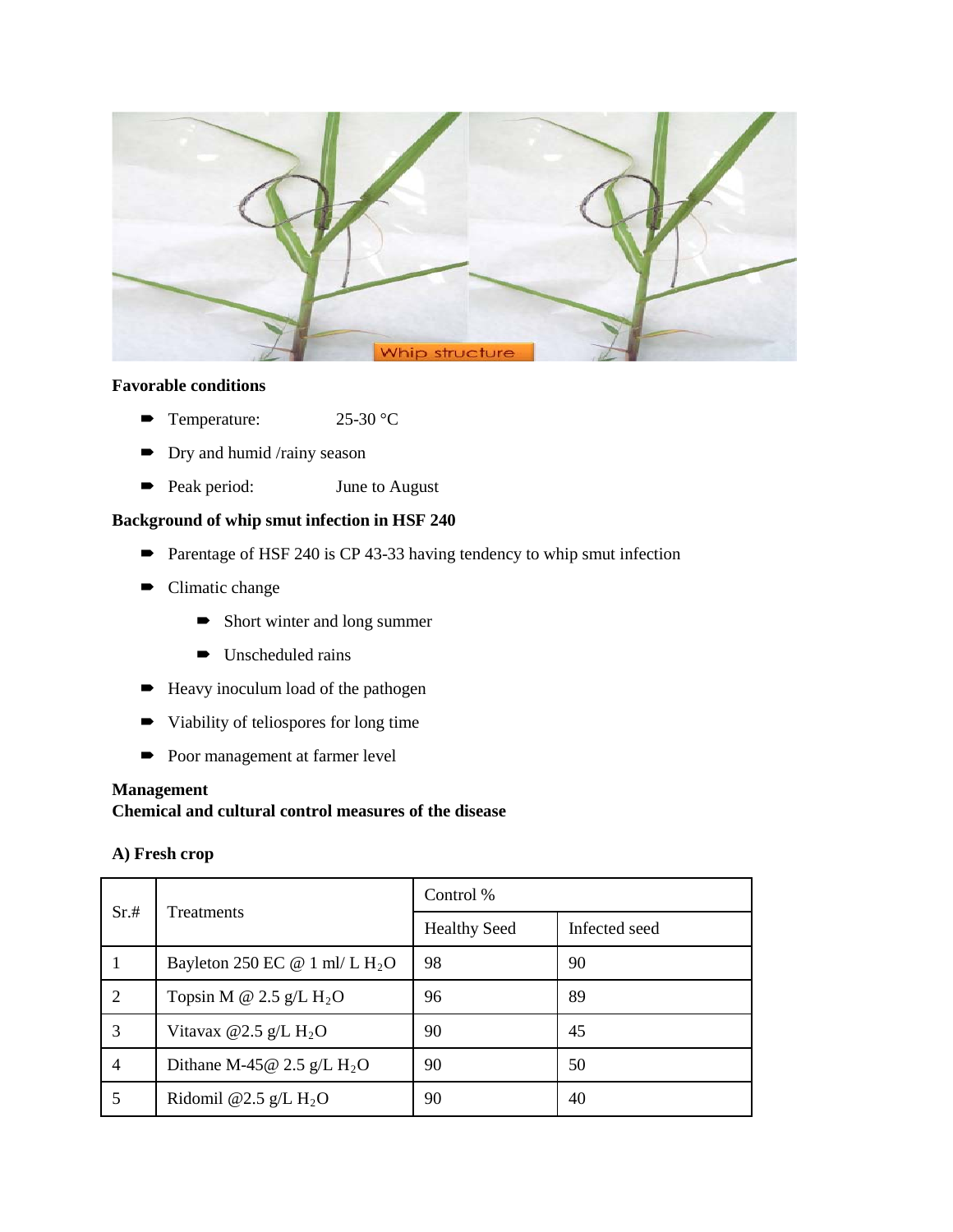| <b>Healthy Seed</b>   | 90                  |  |
|-----------------------|---------------------|--|
| Check (infected seed) | $0(60\%$ infection) |  |

### **B) Ratoon crop**

| Sr.#          | <b>Treatments</b>                      | Control %           |
|---------------|----------------------------------------|---------------------|
|               | Roguing of diseased plant              | 90                  |
| $\mathcal{D}$ | Roguing +Bayleton 250 EC@ 1ml/L H2O    | 93                  |
| 3             | Roguing +Topsin M $\omega$ 2.5 g/L H2O | 92                  |
| 4             | Spray of Bayleton 250 EC@ 1ml/L H2O    | $\Omega$            |
| 5             | Spray of Topsin M @ 2.5 g/L H2O        | $\Omega$            |
| 6             | Check                                  | $0(75\%$ infection) |

## **2. Recommendations**

### A) **Fresh crop**

- Source of seed should be true to type and healthy plant crop
- Selection of healthy seed for cultivation
- Seed treatment with fungicide like Bayleton 250 EC@ 1 ml / L of water or Topsin M @ 2.5g/ L of water for 15-20 minutes

## **B) Ratoon crop**

- $\blacktriangleright$  Healthy plant crop should be kept as ratoon
- Rogue out the infected sprouts followed by spray of fungicides like Bayleton 250 EC/ Topsin M @ 1ml or 2.5g/L of water, respectively
- If the infection is more than 15 %, Regular spray on monthly basis from March-May after roguing
- Regular roguing of the diseased plants during the peak period of the disease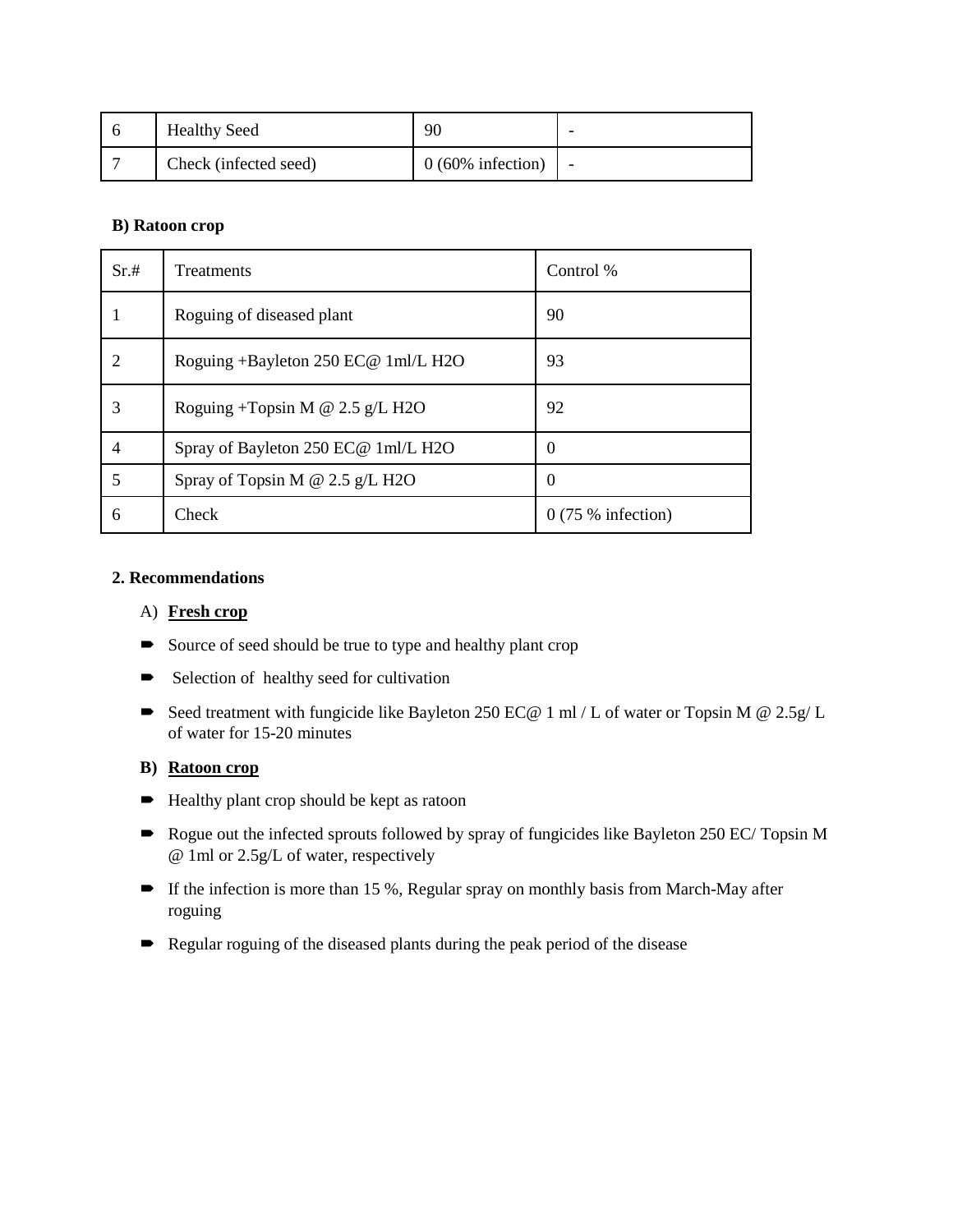